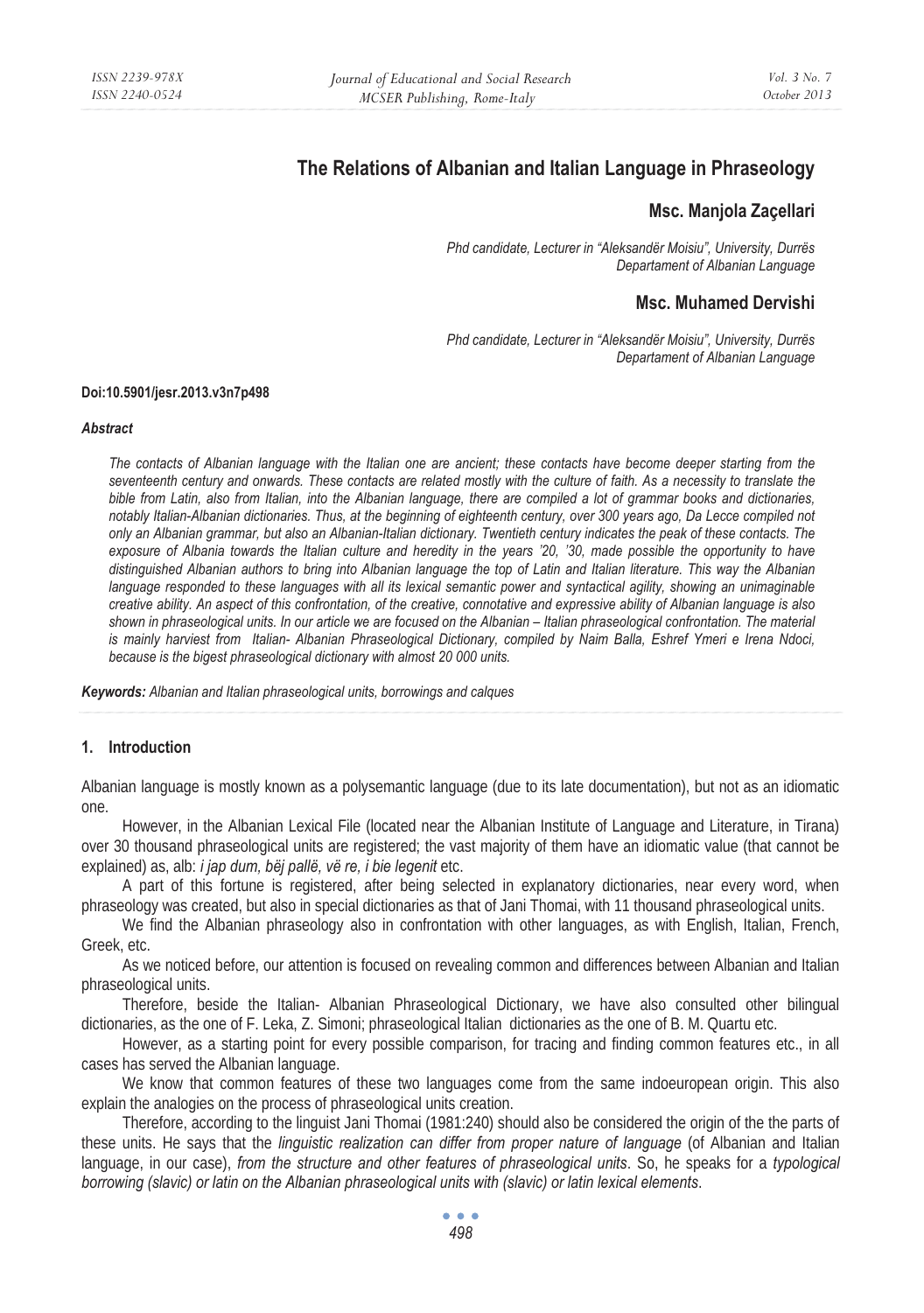## **2. The relationship between Italian and Albanian language in phraselogy**

Contemplating the Italian phraselogy and dredging phraselogycal units, we have ren into a lot of interesting occurrences as:

Mental conceptual similarities between our two nations have lead into the creations of phraseologycal units with the same structure, as if it seems they have been translated from each other. This has happened because of the expansion of economical, cultural and spiritual relations to Italian nation, which have deep roots in history.

It is known that in phraseology, more than in separate words it displayed the national feature of language, the history of its development, ethno culture, the popular menatality and psychology.

According to researcher Jani Thomai (2006:203) "*these features resurfaced as well as in the starting point of the construction of phraselogycal units, also other sides of them*". Compared to the word that it is taken as "*equivalence*" (Thomai 1981:240) of phraseologycal unit, the phraseology has got great differing, emotional, expressive and stylistic values.

Knowing that Albanian and Italian language have been and also they are in continuous contact, a lot of the features of the two languages are characteristic as well as for one of them and also for the other.

So, we run into phraseologycal units that are used in both languages (as calques or as borrowings), as: *carta bianca; vox in deserto; colpo di stato; salto mortale*; *mi va via la testa, metterci une po' di testa; sulla faccia della Terra, Terra di nessuno; tempo perduto mai si riacquista; mancare un pelo* etj.

We already know the values of phraseologycal units, it brings enrichment and expansion of means of expression and also great values in the content and emotional coloration. It also brings subtle nuances of meaning and uses, the people judgement about things and people (Thomai 2006: 203).

Phraseplogy beautifies the lecture of the user of one language, either in simple, conversational, or artistic lecture.

Compared to other languages the Albanian one is very inriched in phraselogycal units and has an evaluated phraseologycal tradition (Memisha 2011: 81).

The phraseology is closely related to the human spirit, since it highlights for expressive. The phraselogycal "*reserves*" of one language are the source of knowledge of culture and mentality of people.

So, the phraselogycal units contain information about pepole ideas, lives, habits, moral,

behavior, culture, history and consciousness etc. They may give information about the characteristic features of people, groups, but also about particular ethnicity.

In that view, the Italian pepole as the sequential of Romans, has got a very rich culture, much older, not only of Albanian people culture, but also of other European people.

So, Albanian language being in front of that language, will take a good part of its culture, ideas, behaviors, that will be transmitted through phraseologycal units.

At that moment it also displayed the occurrence of *linguistic relativism*, which the Albanian language has faced by tracing (translated word by word), or by creating special units under the preasure of italian phraseology, as, alb: *çaj akullin, fjalët i merr era etc.* 

The phraselogycal Albanian unit *fjalët i merr era* is a stunted structure of the Latin unit *verba volant, scripta manent*,which the Albanian language has adapted, giving in that way other possibilities for the remaining structures to enter in new lexicon-syntactic conections.

So, in Albanian this unit is used separately in the first part *fjalët i merr era*, but also in *e shkuara mbetet*.

### **3. Calques and borrowings**

The Albanian language has borrwed and make its own property a lot of phraseologycal units, which are related to the Italian-Roman world, as for exapmle: it: *dare a Cezare quel che e di Cezare; alb: jepi Çezarit atë që i takon Çezarit; lat: aut Caesar, aut nihil; alb: o Çezar o asgjë; Caesar laughts, Pompeu cries; Rome was not built in a day, mid-arts: lat. aura mediocritas*, etc.

We have got other phraseological borrowings or untranslated units mostly from Latin, but also from Italian, for exapmple: lat: *ad incunabulis; ad augusta per augusta; ad hoc; ad usum Delphini; advocatus diaboli; alter ego; lama mater; aperto libro; ars longa; vita brevis; audiatur et altera pars; aurea mediocritas; avis rara; bos in lingua; caput mortum; caput mundi; carpe diem; casus belli; castigat ridendo mores; circulus vitiosus; cogito ergo sun; consummatum*  est; de lana caprina; de te fabula narratur; deus ex machina; divide et impera; dixi et animam (mean) salvavi; ecce homo;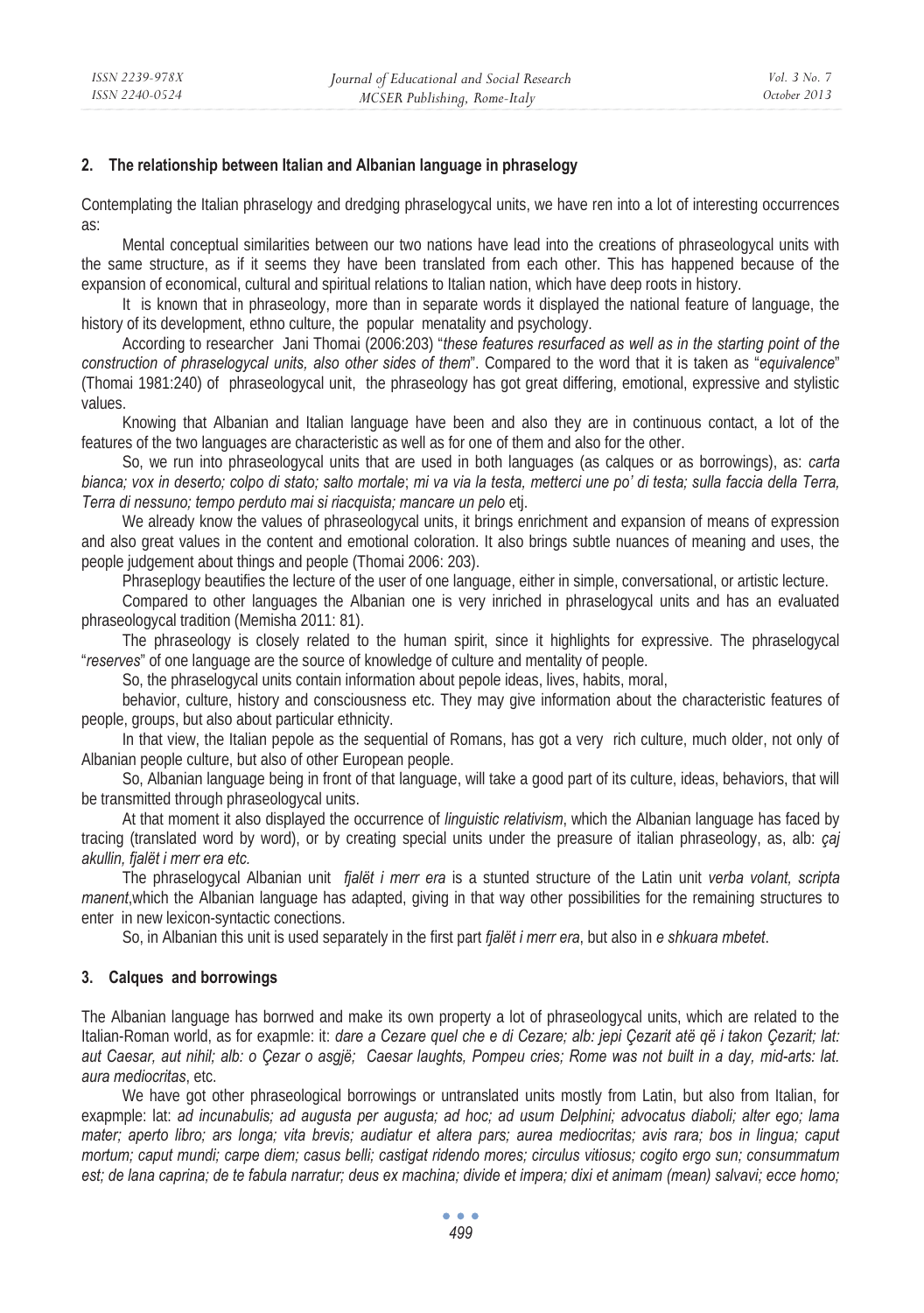| ISSN 2239-978X | Journal of Educational and Social Research | Vol. 3 No. 7 |
|----------------|--------------------------------------------|--------------|
| ISSN 2240-0524 | MCSER Publishing, Rome-Italy               | October 2013 |

*errare humanum est; exegi monumentom; ex nihilo nuhil fit; extra nuros; fiat lux; flagrante delicto; fructus belli; fuit Troja; gutta cavat lapidem; hic sunt leones; homo homini lupus est; honoris causa; imperum in impera; incredibile dictum; in hoc signo vinces; in medias res; intra muros; in vino veritas; lapsus calami; lato sensu; magister dixit; manus manum lavat; mea culpa; mirabile dictum; modus vivendi; nec plus ultra; nil sub sole sovum; nosce te ipsum; o tempora, o mores; pater patria; post festum; primus inter pares; punctum saliens; quod scripsi, scripsi; qio vadis?; spira, spera; summa cum laude; tabula rasa; urbi et orbi* etc., it: *dolce far niente; dulce in fundo, salto mortale* etc.

A part of the units mentioned are used as calques and as borrowings. We can even use the same unit within a context in the both forms. This happens because it is felt necessary from the author to give the borrowing in Albanian, explaining it. Of the units used as

calques and borrowings we can mention: : *aura mediocrtitas; circulus vitiosus, o tempora, o mores; vox in deserto*  etc.

It is worth mentioning that the Albanian has got a large number of phraseologycal units borrowed from Italian (Latin) notably in colloquialism. The Albanian language has translated and saved unchanged those units, which are widely used in press, translated literature, speeches, discussions, debates, interviews and other negotiation, notably in political, econimical and social matters.

## **4. About the traslation of the phraseology from Italian to Albanian**

Our attention has been attracted by one last problem. The one who deals with translating must know the Italian and the Albanian very well. This is necessary, especially in phraseology, because, people misunderstand phraseological unit, which is a figurative transformation of two or more components of a syntagma, with minimal structures, where the figurative meanings occur.

This inconvenience reappears even when bi-lingual dictionaries are compiled. We have very qualitative dictionaries compiled by lexicographers, but also dilettante dictionaries, where a lot of problems appear, especially in phraseology.

In most cases when traslating we can not find a "satisfactory" equivalence for the word, expecially for the phraseologycal unit. The interpreters must be responsible, because we can not achieve the equality in some cases and this is possible with only some components of the phraseologycal units.

Phraseological units should be considered semantic units, because their meaning cannot be easy analyzed. Being such complex units, the translator have to find the equivalent in the proper language.

When talking about equivalence, we mean that of translating a situation with another one identically with it (Vinay, Darbelnet 1973: 25).

Another difficulty regarding to phraseology is that in many cases dictionaries (monolingual and bilingual dictionaries) can't help translators, because they give only the literal translation, without indicating the equivalence (Ulrych 1992:249).

We should consider that translation of phraseologisms is a very complicated problem. The dictionary we have taken into consideration (*Big phraselogycal dictionary Italian-Albanian*) made possible that a lot of Italian (Latin) phraseological units to be displayed and translated well into Albanian language. Right translation is stipulated with finding the most concordant and equivalent words. Some of right translating examples are shown below: *it: vendere cara la pelle - alb: e shet shtrenjtë lëkurën; it: alzare le mani su qualcuno- alb: vë dorë mbi dike, rrah, godas; it: uscire dal seminato – alb: dal nga tema; it: non cé rimedio – alb: nuk ka ilaç; it: questo li servira di scuola – alb: kjo do t'í shërbejë si mësim; it: portare uno alle stelle – alb: e ngre dike në qiell; it: proteggersi le spalle – alb: mbroj krahët; it: agire dopo le spalle – alb: vepron prapa krahëve; it: sofrire le pene di Tantalo – alb: shih me sy e plas me zemër; it: tu non sei da tanto – alb: nuk je nga ata burra ti; it: far da palo – alb: rri si dru; it: non avere la testa a posto – alb: nuk e kam kokën në vend; it: vedere lontano – alb: shoh larg; it: andare in tanto veleno – alb: bëhem pike e vrer etc.* 

 At the other part, there is the possibility of a non phraseological translation of a unit, especially in cases when the denotative meaning of the translation act is chosen as a dominant.

There are two possibilities in case of non phraseological translation: to make a lexical translation or to calque. Both cases are displayed when translating the Italian phraseologisms into Albanian. We have units used as calques, as: *aura mediocrtitas; circulus vitiosus, o tempora, o mores; vox in deserto* etc. The lexical translation consists in explicating through other words the denotative meaning of the phraseologism, as for example: *sofrire le pene di Tantalo – alb: shih me sy e plas me zemër*; *it: non cé rimedio – alb: nuk ka ilaç* etc.

In fact, confronting Albanian and Italian language in phraseology we see that the equivalences of phraselogycal